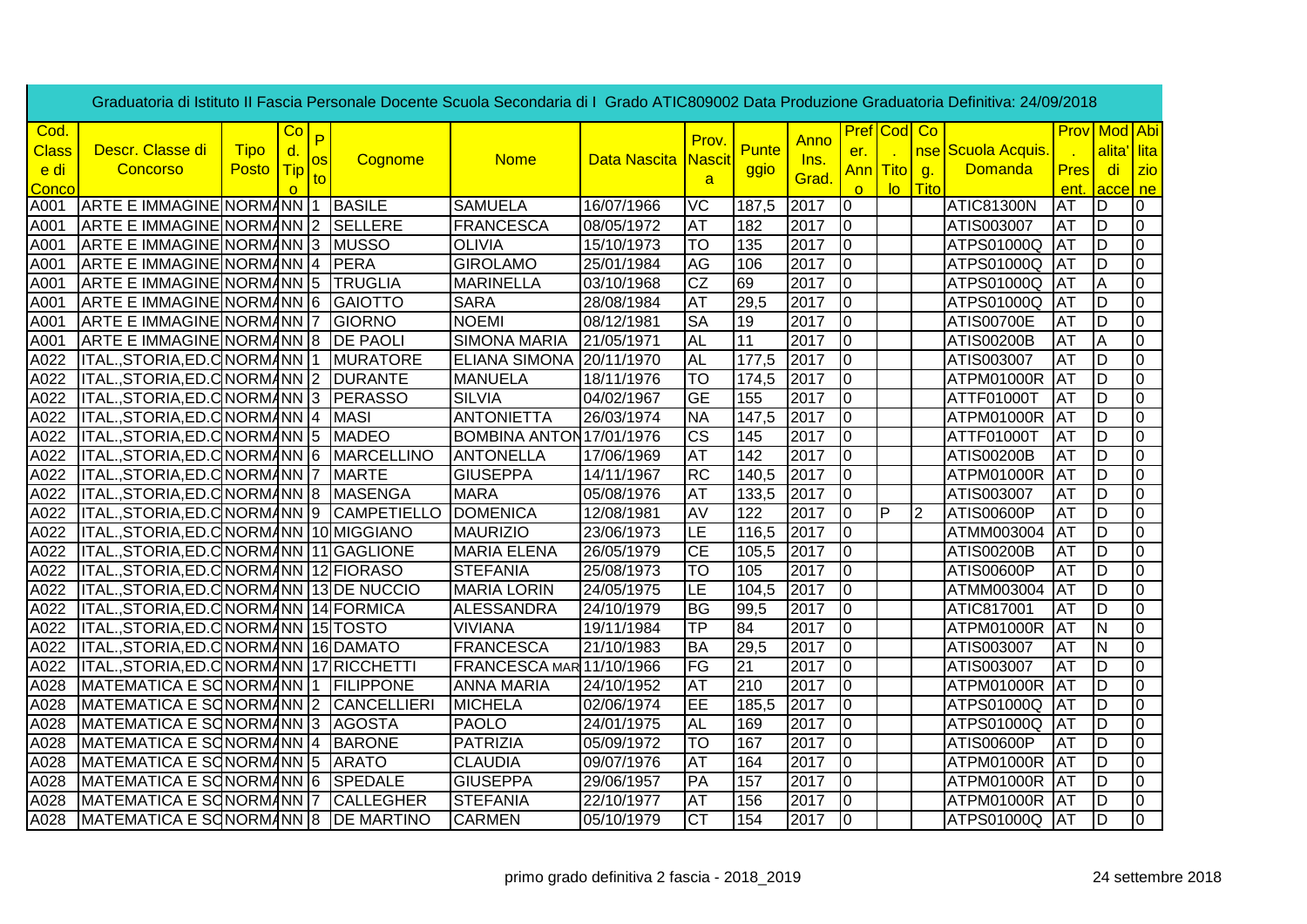| A028 | MATEMATICA E SCNORMANN 9 FANTELLO                |  |                   | ALESSANDRO               | 24/03/1977 | <b>AL</b> | 151   | 2017 | $\overline{0}$ |   |                | <b>ATIS00200B</b> | <b>AT</b>  | İD                      | 0              |
|------|--------------------------------------------------|--|-------------------|--------------------------|------------|-----------|-------|------|----------------|---|----------------|-------------------|------------|-------------------------|----------------|
| A028 | MATEMATICA E SONORMANN 10 PASQUAL                |  |                   | <b>FEDERICA</b>          | 21/10/1981 | lсм       | 147   | 2017 | I0             |   |                | ATPS01000Q        | <b>AT</b>  | ID                      | $\mathbf 0$    |
| A028 | MATEMATICA E SONORMANN 11 MASCIA                 |  |                   | <b>CINZIA</b>            | 05/02/1977 | <b>AT</b> | 137,5 | 2017 | I0             |   |                | ATIS003007        | AT         | ID                      | $\mathbf 0$    |
| A028 | MATEMATICA E SONORMANN 12 MUSSA                  |  |                   | <b>ALESSANDRO</b>        | 13/09/1975 | <b>AT</b> | 136   | 2017 | 0              |   |                | ATTF01000T        | <b>AT</b>  | ID                      | $\Omega$       |
| A028 | MATEMATICA E SONORMANN 13 CRISTINELLI            |  |                   | <b>ALESSANDRA</b>        | 06/08/1967 | <b>BS</b> | 128   | 2017 | l0             |   |                | ATIS00600P        | <b>AT</b>  | ĪD                      | $\overline{0}$ |
| A028 | MATEMATICA E SONORMANN 14 CASILLO                |  |                   | <b>FILIPPO</b>           | 22/01/1983 | <b>BN</b> | 116,5 | 2017 | $\overline{0}$ |   |                | ATIS00700E        | <b>AT</b>  | ID                      | $\mathbf 0$    |
| A028 | MATEMATICA E SONORMANN 15 SUTERA SARDOPIERPAOLO  |  |                   |                          | 03/06/1968 | lat       | 116   | 2017 | l0             |   |                | ATTF01000T        | <b>AT</b>  | ĪD                      | $\mathbf 0$    |
| A028 | MATEMATICA E SONORMANN 16 ROERO                  |  |                   | STEFANO MICHA 29/09/1974 |            | <b>AT</b> | 86    | 2017 | 0              |   |                | ATTF01000T        | <b>AT</b>  | ID                      | $\Omega$       |
| A030 | MUSICA SC. I GR. NORMANN 1 FRANCO                |  |                   | <b>CINZIA</b>            | 10/07/1964 | <b>AT</b> | 139   | 2017 | l0             |   |                | <b>ATIS00700E</b> | <b>AT</b>  | ĪD                      | $\Omega$       |
| A030 | MUSICA SC. I GR.   NORM <i> </i> INN  2   SEIA   |  |                   | <b>NADIA</b>             | 14/01/1974 | lTO       | 134   | 2017 | $\overline{0}$ |   |                | <b>ATIS00700E</b> | <b>AT</b>  | lD                      | $\mathbf 0$    |
| A030 | MUSICA SC. I GR. NORMANN 3 FAVRETTO              |  |                   | <b>SABRINA</b>           | 24/11/1967 | lto       | 132   | 2017 | $\overline{0}$ |   |                | ATIS003007        | AT         | ID                      | $\mathbf 0$    |
| A030 | MUSICA SC. I GR.   NORM4NN  4   ROSA             |  |                   | <b>GIULIO</b>            | 29/09/1971 | AT        | 124   | 2017 | 0              |   |                | ATIS00700E        | AT         | ID                      | $\Omega$       |
| A030 | MUSICA SC. I GR. NORMANN 5 CAVALLO               |  |                   | <b>LUCA</b>              | 27/08/1982 | AL        | 99    | 2017 | l0             |   |                | ATIS00200B        | AT         | $\overline{\mathsf{N}}$ | $\mathbf 0$    |
| A030 | MUSICA SC. I GR. NORMANN 6 KAZELKO               |  |                   | <b>OLGA</b>              | 17/01/1978 | lee       | 84    | 2017 | I0             |   |                | <b>ATIS00700E</b> | <b>AT</b>  | F                       | $\mathbf 0$    |
| A049 | SC. MOT. E SPORTINORMANN 1                       |  | <b>IFUSI</b>      | <b>RICCARDO</b>          | 17/07/1974 | lGЕ       | 211   | 2017 | 0              |   |                | ATIS00600P        | <b>AT</b>  | D                       | $\mathbf 0$    |
| A049 | SC. MOT. E SPORTINORMANN 2 VANDONE               |  |                   | <b>MARIANGELA</b>        | 01/12/1969 | <b>AL</b> | 182,5 | 2017 | 0              |   |                | ATIS00200B        | <b>AT</b>  | ID                      | $\Omega$       |
| A049 | SC. MOT. E SPORTINORMANN 3 GATTI                 |  |                   | <b>SARA</b>              | 19/12/1977 | <b>AL</b> | 148   | 2017 | $\overline{0}$ |   |                | ATIS00200B        | <b>AT</b>  | ĪD                      | $\mathbf 0$    |
| A049 | ISC. MOT. E SPORT∣NORM <i>I</i> INN I4  IFAGNOLA |  |                   | <b>ANDREA</b>            | 27/03/1978 | lat       | 141   | 2017 | $\overline{0}$ |   |                | <b>ATIS00700E</b> | <b>AT</b>  | ĪD                      | $\Omega$       |
| A049 | SC. MOT. E SPORTINORMANN 5 GIOVINAZZO            |  |                   | <b>VALERIO</b>           | 11/12/1978 | <b>AT</b> | 135   | 2017 | 0              | P | $\overline{2}$ | <b>ATIS00200B</b> | AT         | ĪD                      | $\Omega$       |
| A049 | SC. MOT. E SPORTINORMANN 6 BERTI                 |  |                   | <b>RICCARDO</b>          | 07/09/1975 | IAT       | 113   | 2017 | $\overline{0}$ | P | $\overline{2}$ | ATPS01000Q        | AT         | ĪD                      | $\Omega$       |
| A049 | SC. MOT. E SPORTINORMANN 7                       |  | <b>DAL ROVERE</b> | MARCO                    | 07/07/1975 | <b>AT</b> | 109   | 2017 | $\overline{0}$ |   |                | <b>ATIS00700E</b> | <b>AT</b>  | D                       | 0              |
| A049 | SC. MOT. E SPORTINORMANN 8 COLELLA               |  |                   | <b>ORESTE</b>            | 25/06/1981 | Існ       | 77    | 2017 | I0             |   |                | ATPS01000Q        | AT         | <b>N</b>                | $\mathbf 0$    |
| A049 | SC. MOT. E SPORTINORMANN 9   FERRARIS            |  |                   | <b>ENRICO</b>            | 01/10/1988 | AT        | 76    | 2017 | l0             |   |                | ATMM003004        | <b>JAT</b> | İΝ                      | $\mathbf 0$    |
| A049 | SC. MOT. E SPORTINORMANN 10 GIARETTI             |  |                   | <b>PAOLA</b>             | 06/09/1975 | AT        | 29    | 2017 | I0             |   |                | ATTF01000T        | ΙAΤ        | ID                      | $\Omega$       |
| A049 | SC. MOT. E SPORTINORMANN 11 PRUNOTTO             |  |                   | <b>PAOLA</b>             | 05/07/1975 | <b>AT</b> | 29    | 2017 | l0             |   |                | ATPS01000Q        | <b>AT</b>  | D                       | $\mathbf 0$    |
| A049 | ISC. MOT. E SPORT∣NORM <i>I</i> INN I12IGULLI    |  |                   | <b>GUGLIELMO</b>         | 15/06/1978 | IRC       | 20,5  | 2017 | I0             |   |                | <b>ATIS00600P</b> | <b>AT</b>  | D                       | $\mathbf 0$    |
| A049 | SC. MOT. E SPORTINORMANN 13 MARIN                |  |                   | <b>MAXMILIAN</b>         | 17/05/1976 | <b>AT</b> | 20    | 2017 | $\overline{0}$ |   |                | ATIS00600P        | <b>AT</b>  | D                       | $\mathbf 0$    |
| A049 | SC. MOT. E SPORTINORMANN 14 BUA                  |  |                   | <b>GERMANA</b>           | 20/04/1988 | lTP.      | 20    | 2017 | 10             |   |                | ATPM01000R AT     |            | İΝ                      | $\mathbf 0$    |
| A049 | SC. MOT. E SPORT NORMANN 15 ZARANTONELL          |  |                   | <b>MIRKO</b>             | 07/08/1977 | <b>AT</b> | 18,5  | 2017 | I٥             |   |                | ATTF01000T        | <b>AT</b>  | ĪD                      | $\mathbf 0$    |
| A049 | SC. MOT. E SPORT NORMANN 16 MANGO                |  |                   | <b>MARCELLA</b>          | 07/03/1981 | lat       | 18    | 2017 | 0              |   |                | <b>ATIS00700E</b> | <b>AT</b>  | ĪD                      | $\Omega$       |
| A060 | TECNOLOGIA SC. ∥NORM∕INN  1   SEDDA              |  |                   | <b>ANDREA</b>            | 25/07/1972 | lnu       | 180   | 2017 | 0              |   |                | ATPS01000Q        | AT         | ID                      | $\mathbf 0$    |
| A060 | TECNOLOGIA SC. INORMANN 2 TRINCHERO              |  |                   | <b>BARBARA</b>           | 13/10/1970 | IAT       | 160   | 2017 | 0              |   |                | ATIS00600P        | AT         | ID                      | 0              |
| A060 | TECNOLOGIA SC. INORMANN 3 SCOZZARI               |  |                   | <b>MAURIZIO</b>          | 04/02/1971 | AG        | 141   | 2017 | 10             |   |                | ATIS00600P        | <b>AT</b>  | ID                      | 0              |
| A060 | TECNOLOGIA SC. INORMANN 4 GUASCO                 |  |                   | <b>TIZIANA</b>           | 15/02/1980 | IAT       | 120.5 | 2017 | I0             |   |                | ATIS00600P        | ΙAΤ        | ID                      | $\Omega$       |
| A060 | TECNOLOGIA SC. INORMANN 5 SERINO                 |  |                   | <b>MARIA</b>             | 13/02/1967 | IСE       | 105   | 2017 | l0             |   |                | ATIS00600P        | <b>AT</b>  | ĪD                      | $\mathbf 0$    |
| A060 | ITECNOLOGIA SC. INORMANN I6 IGUASCO              |  |                   | <b>SIMONA</b>            | 27/11/1975 | lto       | 94    | 2017 | 10             |   |                | ATTF01000T        | <b>AT</b>  | ΙN                      | $\Omega$       |
| AA25 | LINGUA STRANIER NORMANN 1                        |  | <b>CARDILLO</b>   | <b>BARBARA</b>           | 17/04/1974 | <b>AT</b> | 144   | 2017 | l0             |   |                | ATPM01000R        | <b>AT</b>  | D                       | $\mathbf 0$    |
| AA25 | LINGUA STRANIER NORMANN 2 PETTITI                |  |                   | <b>RAFFAELLA</b>         | 16/07/1972 | <b>AT</b> | 135   | 2017 | $ 0\rangle$    |   |                | ATPS01000Q        | <b>IAT</b> | İΝ                      | 0              |
|      | AA25 LINGUA STRANIER NORMANN 3 BORELLO           |  |                   | BARBARA CARLA 12/12/1972 |            | lto       | 116   | 2017 | $ 0\rangle$    |   |                | ATPM01000R AT     |            | $\overline{\mathsf{N}}$ | $\mathbf 0$    |